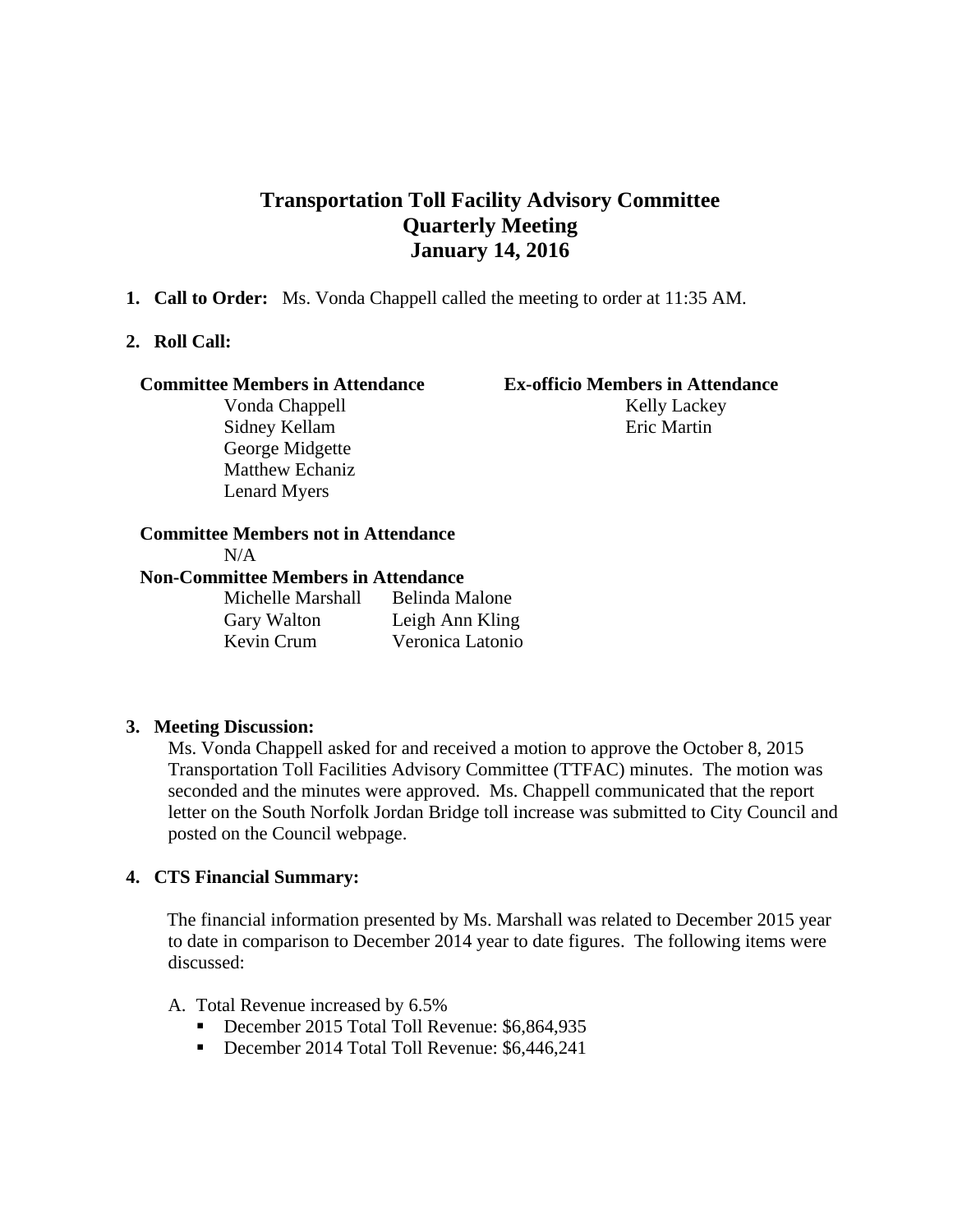A committee member asked if the increase in toll revenue was directly related to the extra summer peak season weekend that occurred. Mr. Walton responded by explaining that the extra weekend of peak rates did contribute to the increase in revenue.

- B. Total Operating Expenditures increased by 6.4%
	- December 2015 Total Operating Expenditures: \$1,506,285
	- December 2014 Total Operating Expenditures: \$1,415,263
	- The 6.4% increase in operating expenditures is directly related to salary and wages and the purchase of computer equipment. Some of this was offset by a decrease in office supplies.
- C. The Expressway is on target/in line with the FY16 budget for the year through December 31, 2015.

# **5. Dominion Boulevard Project Summary**

- Mr. Martin and Mr. Walton explained the project continues to be ahead of schedule and on budget.
- There is an additional project running in conjunction with the Dominion Blvd project that will allow for one contiguous roadway where Route 17 meets the new interchange being constructed at Cedar Road.
- Mr. Martin explained that there will be upcoming traffic pattern changes due to construction. Tolling will begin when the project is complete.

 A committee member asked if it is still expected there will be an increase in expenditures based on getting the toll system in place during this fiscal year. Mr. Walton explained that when a new system comes on line there are significant expenses. The new system has both EZPass and the pay-by-plate method of toll collection. The expenses incurred for toll collection for pay-by-plate include plate identifications and billing. An increase in EZPass usage will result in an increase in the fees assigned by EZPass to the toll facility. The expenses for Dominion Boulevard are built into the financial models.

## **6. Chesapeake Transportation System**

Mr. Walton updated the committee with the following information:

- Year to date (through December 2015) traffic is up 4.7%
- Revenue is up  $6.5\%$
- Cash transactions are down 3.0%
- EZPass transactions are up 13.7%
- Discount Program transactions are up 3.2%
- There is a continued increase in the growth of EZPass traffic
- The mild winter and low fuel prices have contributed to strong growth in November 2015 (8.3%), December 2015(9.6%), through January 13, 2016(14%)

A committee member asked if the reduced speed limit on Battlefield may be contributing to increased traffic on the Expressway. Mr. Walton answered that the change was unlikely to impact traffic patterns. It is more likely the mild weather and low gas prices were the main contributing factors to an increase of traffic to the Outer Banks.

Mr. Walton updated the committee on Renewal and Replacement: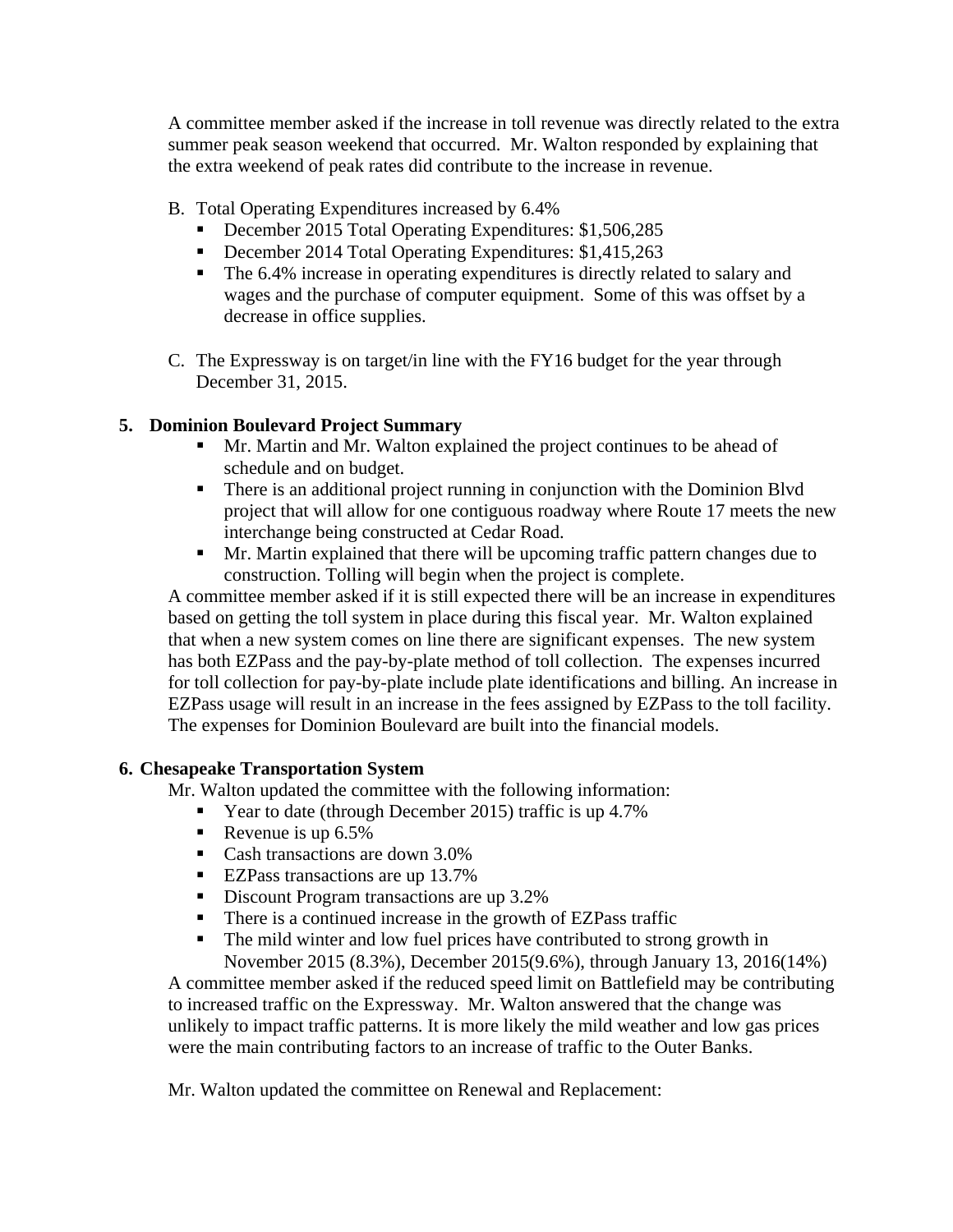- The FY 15 construction was completed in December. The final punch list item is currently underway and should be completed shortly. That contract will then be closed.
- The FY 16 R&R consultant task order was submitted in December. This year's work is expected to consist primarily of main building and toll canopy structures maintenance and repair, storm water basin maintenance and repair, ditch clearing, minor roadway repairs on shoulders and embankments and toll system upgrades.
- Administrative building modifications will be deferred to December 2016 to allow for all construction activities to be completed prior to peak season 2017.

Ms. Malone updated the committee on toll system work:

- Lane controllers (CPUs that control the toll and lane equipment) are at their end of life and will be replaced.
- The Patron Toll Displays (PTD) are the signs mounted on the side of the toll booth and allow customers to see the toll amount due. They are being replaced.
- Overhead Lane signs will be replaced with LED three line changeable message signs which will allow for better communication with drivers.

# **7. South Norfolk Jordan Bridge**

- Mr. Crum reported that over the three years the South Norfolk Jordan Bridge (SNJB) has been operating there has been a 95% increase in daily traffic and 122% increase in truck traffic. A portion of the increase in car traffic is a result of the weekend closures at the Elizabeth River Crossing. It is anticipated that traffic will be leveling off.
- There has been a significant increase in EZPass users from 50% at inception to 63% currently. There is further EZPass growth expected with the opening of Dominion Boulevard.
- There was a toll increase on January 1, 2016, bringing the EZPass rate to \$2.00 for 2 axle vehicles. January traffic is down which can be attributed to the shipyard taking a long holiday break.
- The first advertiser started using the LED signs. These LED signs allow communication with drivers.
- DMV license plate look up remains expensive at \$1.75 for each plate. It is hopeful that legislation will be passed allowing for free DMV lookups for private toll road operators to keep the cost of toll rates lower. Ms. Latonio went on to explain additional proposed toll legislation in the State Legislature which would require changes in business rules for toll facilities with regard to invoicing.
- Ms. Latonio reported that the SNJB began testing a new program for DMV designed specifically for toll facilities, which allows a hold to be placed on vehicle registration renewals when there are unpaid tolls associated with the vehicle. This program went live December 18, 2015 and has been successful. Full automation is not yet available for this program.
- **Mr.** Martin mentioned that the issue of tolling the Virginia State Police vehicles using the SNJB had been brought up at a recent City Council meeting. Mr. Crum thanked Mr. Martin and indicated they would follow up with the Virginia State Police to resolve the issue.